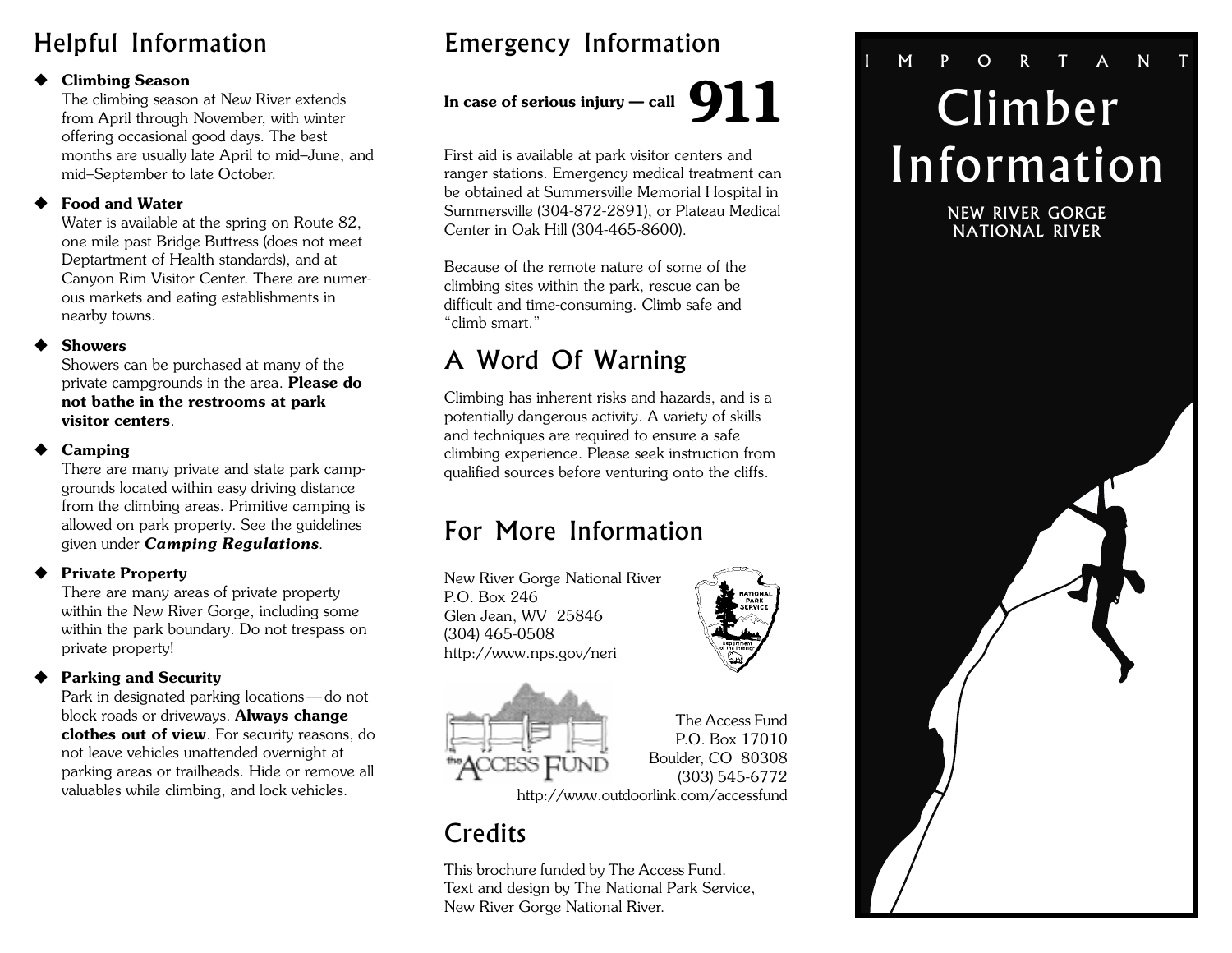# LEAVE NO TRACE

Outdoor Skills & Ethics Outdoor Skills & Ethics Outdoor Skills & Ethics Outdoor Skills & Ethics Outdoor Skills & Ethics

## Introduction

Within the 70,000 acres of New River Gorge National River are over 1600 established rock climbs. "The New" has become one of the most popular climbing areas in the country. Over one million people visit New River Gorge each year, thousands of whom are climbers. With this large number of visitors, park issues develop that can only be solved through everyone's cooperation.

Briefly, the National Park Service mission is to protect park resources for future generations, while providing opportunities to enjoy these resources. This task is obviously a difficult one balancing resource protection and visitor use. Park managers are concerned about the impact visitors and climbers have on the park resources. This brochure is devoted to what you, as a climber, can do to limit your impact on New River Gorge and preserve it for future generations.

Climbing at New River Gorge is a special experience. A little respect for the environment, other climbers, and other park visitors will go a long way toward assuring continued access and enjoyment of the area. Please follow the leave no trace practices outlined in this brochure, which are designed to reduce impacts on this unique parks.

#### For more information on Leave No Trace:

National Outdoor Leadership School 288 Main Street Lander, WY 82520 (307) 332-8800 http://www.lnt.org

## Every Time You Climb

#### Commit yourself to the Leave No Trace

Ethic: Remove litter, old slings, tape, candy wrappers, cigarette butts, bouldering pads, etc. from crags and the base of walls.

**Dispose of human waste properly:** Use toilets whenever possible. If none are available, dig a sixinch-deep hole at least 50 yards from water and bury waste. Always pack out toilet paper (use ziplock plastic bags).

Use existing trails: Avoid cutting switchbacks, trampling vegetation, or creating new trails.

Use discretion when placing bolts and fixed protection: Camouflage all anchors. Bolting above public trails often results in conflict with other trail users and should be avoided.

Respect restrictions to protect natural resources and cultural artifacts: Be aware of seasonal closures to protect nesting raptors. Power drills are illegal throughout the park. Minimum-impact guidelines stress leaving the rock in its natural state. Deliberately damaging the rock is illegal.

**Park in designated areas:** Try not to park in vegetated or undeveloped areas. Do not park within six feet of the edge of the pavement, or block private driveways or access roads.

Maintain a low profile: Treat other users with respect.

Respect private property: Respect "No Trespassing" signs. Consult landowners before establishing routes at new crags.

## Principles of Leave No Trace

- $\blacklozenge$  Plan ahead and prepare.
- Camp and travel on durable surfaces.
- Pack it in, pack it out.
- $\blacklozenge$  Properly dispose of what you can't pack out.
- $\blacklozenge$  Leave what you find.
- Minimize use and impact from fires.
- $\blacklozenge$  Minimize climbing impacts.

## Climbing Regulations

- $\blacklozenge$  The use of motorized drills is prohibited throughout the park.
- ◆ Do not remove or disturb any natural or cultural object.
- $\blacklozenge$  Do not deface, damage, or alter the natural rock surface.
- $\blacklozenge$  Pets must be on a leash at all times.

## Camping Regulations

- $\triangle$  Camping is prohibited within 100 feet of all roads, trailheads, and parking areas.
- $\blacklozenge$  Do not camp within 100 feet of the top or bottom of the cliffs. This is a fragile and easily impacted resource.
- $\triangle$  Camping is prohibited along Route 82 in the vicinity of the Bridge Area Crags.
- $\blacklozenge$  Do not camp within 100 feet of any cultural or historical site.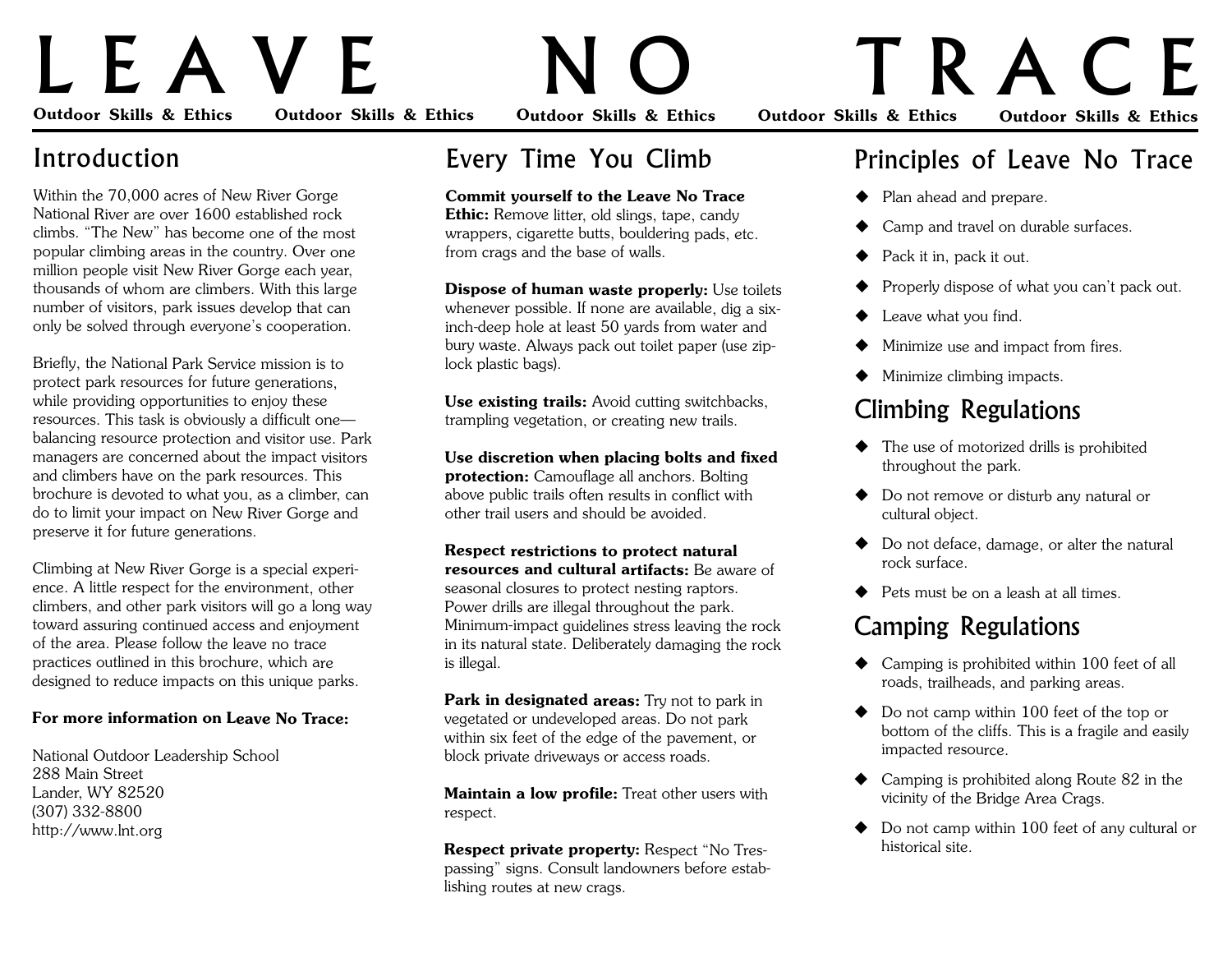## Climbing Overview

The cliffs at New River Gorge are made up of a very hard sandstone (Nuttall Sandstone), and range from 30 to 120 feet in height. The rock is highly featured, offering an abundance of crack and face routes. The approximately 1600 climbing routes in the gorge provide a good variety of traditional and sport routes.

Most of the routes at New River Gorge favor the advanced and expert climber. The majority of routes are 5.9 and harder, and most sport routes are in the  $5.10 - 5.12$  range.

## Where Do I Go?

Climbing in the New River Gorge is spread out over a large area, and is approached from over a dozen different locations. Each climbing location has a slightly different setting and type of climbing available, and approach distances range from a hundred yards to several miles.

First time visitors, and those looking for easily toproped climbs, should consider the Bridge Area located close to Canyon Rim Visitor Center, and providing easy access to beginner climbs. Fern Buttress, Endless Wall and Kaymoor also offer a good selection of routes, but top-roping at these areas is much more difficult.

A guidebook is an essential tool for locating climbs, and local climbing shops can offer information and specific recommendations.

## Private Property

Not all climbing sites within New River Gorge National River are on land owned by the National Park Service. Respect the rights of private land owners, and do not trespass on posted property. Check with area climbing shops or local climbers if in you have questions concerning access, and before establishing routes at any new areas.



**Stack** the **Odds** In Your

Favor!

Climbing

Is

Dangerous:

- Check you knots and harness buckles.
- Know your partners and their habits.
- Check your belay  $-$  are you sure you're on?
- $\blacklozenge$  Use extra care when lowering  $-$  do you have enough rope?
- $\blacklozenge$  Fixed gear can be unreliable back it up when possible.
- $\blacklozenge$  Rock can break check your holds.
- $\blacklozenge$  Always double check your rappel system.

## How's the Weather?

## Guidebooks

Best Sport Climbs of New River Gorge, Roxanna Brock & Brian McCray

New River Gorge: Rock Climbers Guidebook, Steve Cater.

New River Rock, Rick Thompson.

## Climbing Supplies

#### Blue Ridge Outdoors

101 E. Wiseman Ave., Fayetteville, WV 25840, (304) 574-2425.

#### Fly'n Brian's Resoles

101 E. Wiseman Ave., Fayetteville, WV 25840, (304) 574-3483.

#### Hard Rock Climbing Services

131 S. Court Street, Fayetteville, WV 25840, (304) 574-0735.

## Guiding & Instruction

All businesses and schools offering climbing instruction within the park are **required to have** a permit issued by New River Gorge National River. A list of permitted guide services is available by calling (304) 465-0508.

The best seasons for rock climbing are during the spring and fall. Summers often see temperatures in the mid 80s to lower 90s, and 70% – 90% humidity. Winters tend to be cold and damp, however it is not uncommon to have mild spells during the winter with perfect climbing conditions. Long range weather forecasts tend to be unreliable, so check the weather maps frequently.

|                                                                                    |    |           | JAN FEB MAR APR MAY JUN JUL AUG SEP OCT NOV DEC |          |          |          |          |          |            |          |                 |                 |
|------------------------------------------------------------------------------------|----|-----------|-------------------------------------------------|----------|----------|----------|----------|----------|------------|----------|-----------------|-----------------|
| Precipitation 3.5" 3.1" 4.0" 3.5" 3.7" 3.4" 5.2" 4.1" 3.1" 2.8" 3.0" 3.2"          |    |           |                                                 |          |          |          |          |          |            |          |                 |                 |
| Daily High  43  46  54  67  76  82  84  83  79  73<br>Monthly Mean 35<br>Daily Low | 24 | -37<br>25 | 43<br>33                                        | 54<br>42 | 63<br>51 | 72<br>60 | 75<br>63 | 73<br>62 | 66 —<br>55 | 57<br>43 | 57<br>43.<br>34 | 45<br>36<br>-27 |

Precipitation in inches. Temperatures in degrees Fahrenheit. 7/97 10M